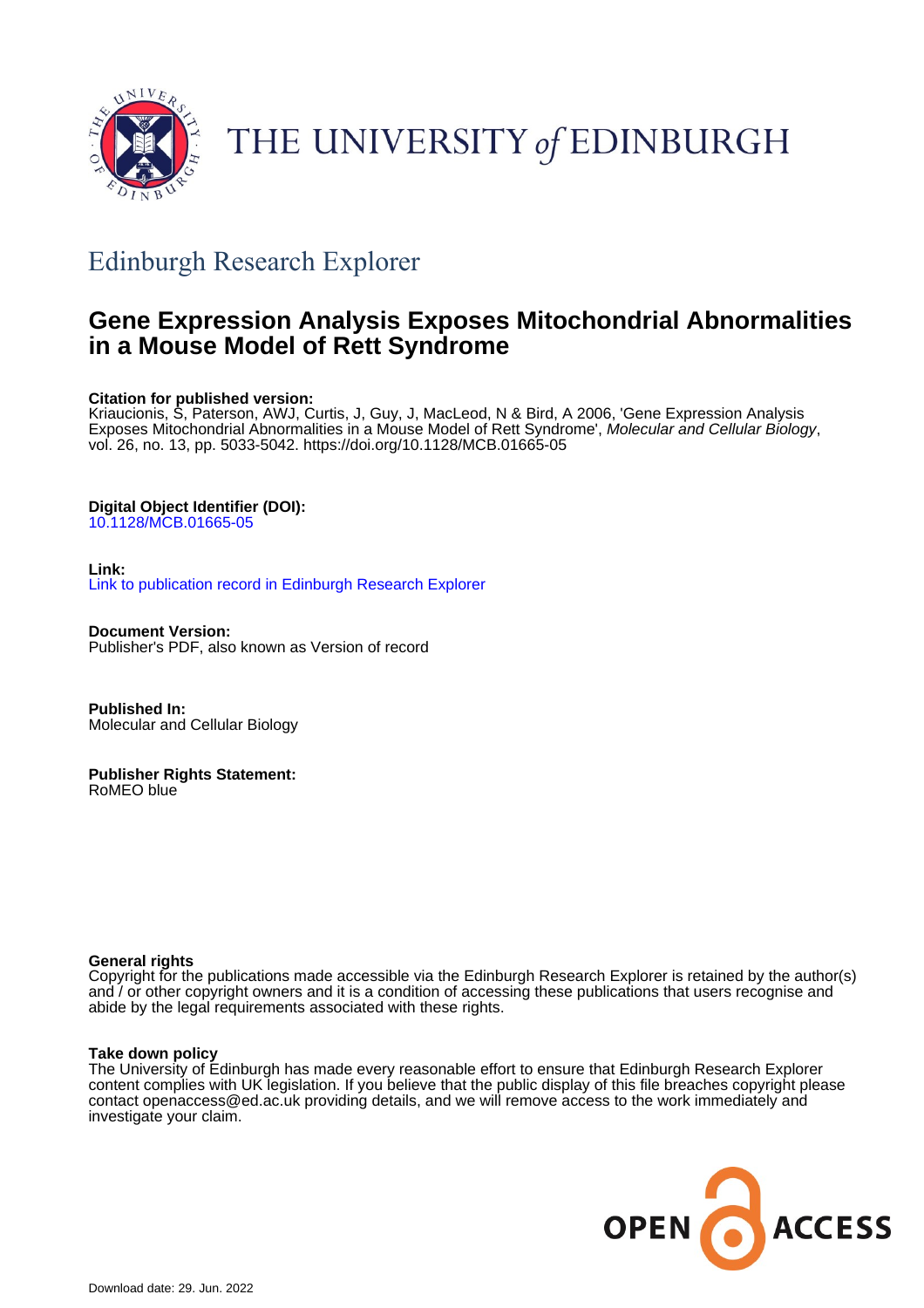Skirmantas Kriaucionis,<sup>1</sup> Andrew Paterson,<sup>2</sup> John Curtis,<sup>2</sup> Jacky Guy,<sup>1</sup> Nikki MacLeod,<sup>2</sup> and Adrian Bird<sup>1</sup>\*

*Wellcome Trust Centre for Cell Biology, University of Edinburgh, The King's Buildings, Edinburgh EH9 3JR, Scotland, United Kingdom,*<sup>1</sup> *and Division of Biomedical Sciences, University of Edinburgh, Hugh Robson Building,* George Square, Edinburgh EH8 9XD, Scotland, United Kingdom<sup>2</sup>

Received 26 August 2005/Returned for modification 7 October 2005/Accepted 5 April 2006

**Rett syndrome (RTT) is a severe neurological disorder caused by mutations in the X-linked** *MECP2* **gene, which encodes a methyl-CpG binding transcriptional repressor. Using the** *Mecp2***-null mouse (an animal model for RTT) and differential display, we found that mice with neurological symptoms overexpress the nuclear gene for ubiquinol-cytochrome** *c* **reductase core protein 1 (***Uqcrc1***). Chromatin immunoprecipitation demonstrated that MeCP2 interacts with the** *Uqcrc1* **promoter.** *Uqcrc1* **encodes a subunit of mitochondrial respiratory complex III, and isolated mitochondria from the** *Mecp2***-null brain showed elevated respiration rates associated with respiratory complex III and an overall reduction in coupling. A causal link between** *Uqcrc1* **gene overexpression and enhanced complex III activity was established in neuroblastoma cells. Our findings raise the possibility that mitochondrial dysfunction contributes to pathology of the** *Mecp2***-null mouse and may contribute to the long-known resemblance between Rett syndrome and certain mitochondrial disorders.**

Rett syndrome (RTT) is a profound neurological disorder that almost exclusively affects girls. Approximately 80% of patients possess a mutation in one copy of the X-linked *MECP2* gene that is, except in very rare cases, absent in somatic DNA from the parents (1). It follows that *MECP2* mutations are the underlying cause of RTT. Mice lacking an intact *Mecp2* gene have been generated in several laboratories (5, 10, 37). Without the *Mecp2* gene, mice are born, but they acquire neurological symptoms after about 6 weeks and die at about 10 weeks of age (5, 10). Females heterozygous for the disrupted *Mecp2* allele are apparently normal for several months, producing multiple litters, but later display symptoms similar to those of the *Mecp2*-null mice. An important difference is that their health does not progressively decline but remains stable for an apparently normal life span (10). These heterozygous animals are genetically most comparable to RTT patients, and their delayed-onset neurological symptoms and abnormal gait recall the human condition. The *Mecp2*-null mouse therefore provides an animal model for human RTT with the potential to shed light on its underlying molecular causes (19).

MeCP2 is a nuclear protein that binds preferentially to methylated sites in chromosomal DNA (22, 27, 29) and can function as a DNA methylation-dependent transcriptional repressor (27). Analyses of the *Mecp2*-null mouse therefore sought genes that might be overexpressed due to an absence of repression by MeCP2. Microarray analysis of brain RNA showed small alterations in the levels of multiple mRNAs when wild-type (wt) and *Mecp2*-null samples were compared (38). Although the effects were insignificant for individual genes, they became statistically significant when groups of affected genes were considered. Success in finding direct targets of MeCP2 was first achieved via a "candidate gene" approach (6, 24). One of four promoters of the gene for brain-derived neurotrophic factor (*Bdnf*) was found to bind MeCP2. This promoter is activated by artificial stimulation of cultured murine neurons. Remarkably, MeCP2 becomes phosphorylated upon stimulation and is lost from the promoter, thereby temporarily relieving MeCP2-mediated repression. Recent studies have additionally reported abnormal expression of the *Dlx-5* and *Dlx-6* (13), *UBE3A* and *GABRB3* (35), and *Sgk1* and *Fkbp5* (31) genes as a target genes for MeCP2.

In an attempt to detect additional MeCP2-regulated genes and assess their contributions to phenotype, we subjected mRNA from *Mecp2*-null mouse brains to global analysis of gene expression by using a variant of differential display (17). Populations of mRNAs from mutant and wild-type brains were visualized by amplifying cDNA subsets that were then displayed by gel electrophoresis. Reproducible differences in the intensities of the resulting bands indicate altered expression. Our analysis revealed that the gene encoding a component of the mitochondrial respiratory chain is misregulated in the mutants at a time when symptoms are just beginning. We hypothesized that the phenotype of these mice might involve mitochondrial abnormalities, and we therefore investigated mitochondrial respiration in *Mecp2*-null mouse brain by using an oxygen electrode. The results showed abnormal respiration in brain mitochondria from mutant symptomatic mice compared to wild-type controls. Blue native gel electrophoresis of respiratory complexes followed by enzymatic staining showed reduced activity in some components of the respiratory chain. Overexpression of the *Uqcrc1* gene in cultured cells induced physiological changes in mitochondria that resembled those seen in the *Mecp2*-null mouse brain. Our data therefore raise the possibility that some of the characteristics of the mouse

<sup>\*</sup> Corresponding author. Mailing address: The Wellcome Trust Centre for Cell Biology, University of Edinburgh, Michael Swann Building, The King's Buildings, Edinburgh EH9 3JR, United Kingdom. Phone: 0131-650-5670. Fax: 0131-650-5379. E-mail: a.bird@ed.ac.uk.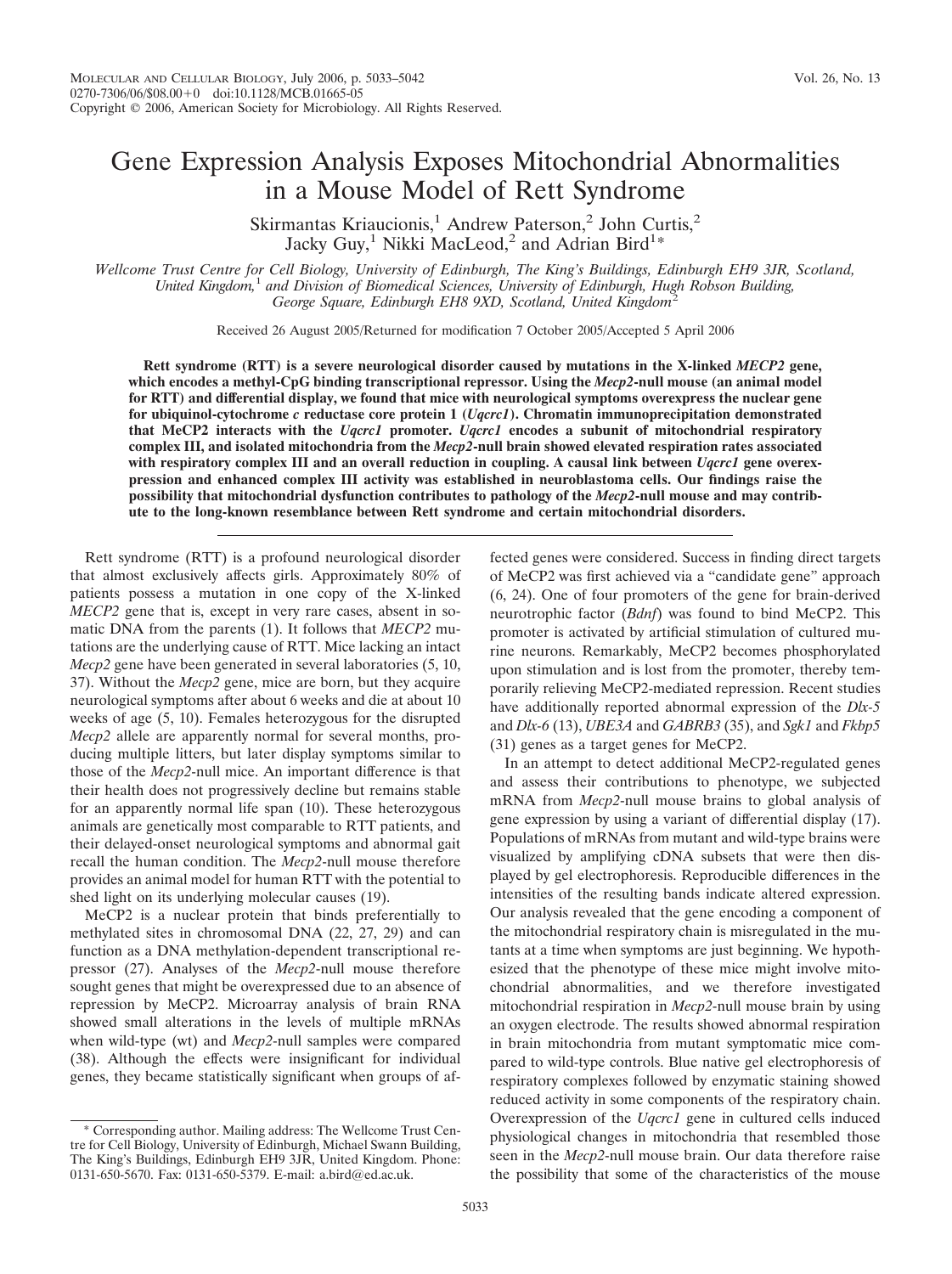



FIG. 1. Global analysis of gene expression by ADDER reveals misexpressed genes in *Mecp2*-null mouse brain. (a) Top panel: primers used for differential display PCR. Shaded bars represent constant regions with 3'-terminal varied regions. Variable cDNA sequences are represented by lines. Bottom panel: differential display gels with two bands with altered intensity that were subsequently recovered and identified as *Uqcrc1* (asterisk in center panel) and *mt-Nd2* (asterisk in right panel). (b) Real-time PCR data showing *Uqcrc1* up-regulation in early- and latesymptomatic mice but not in presymptomatic mice. Three pools, each containing RNA from three brains, were analyzed in quadruplicate to generate these data. The horizontal lines represent the means, the boxes delineate the standard errors of the means, and whiskers extend the standard deviations. \*\*\*, significant difference ( $t$  test,  $P < 0.001$ ).

phenotype, and perhaps of human RTT, are mitochondrial in origin.

#### **MATERIALS AND METHODS**

**RNA isolation.** RNA was purified from whole brain using TRI reagent (Sigma) according to the manufacturer's recommendations.

**ADDER differential display.** Pooled total RNA (three RNA pools, each consisting of three separate RNA preparations; nine brain samples in total) from *Mecp2*-null male mice (C57/black backcrossed two to five times; average age, 68 days) and the same number of control littermates were used as an input for ADDER (amplification of double-stranded cDNA end restriction fragments) analysis. ADDER was performed as described previously (17) with minor modifications. Briefly, pooled total RNA samples were used for cDNA synthesis, using a poly(A)-annealing oligonucleotide with a biotin label at its 5' end. cDNA was then adsorbed on magnetic streptavidin beads and cut with MboI (NEB) restriction endonuclease. The resulting DNA ends were ligated to oligonucleotide adaptors and released from beads by AscI (NEB) digestion. cDNA fragments were amplified and used as templates for differential display PCR using primers with different terminal nucleotides (Fig. 1a). Bands with different intensities were cut from the gel, and eluted DNA was PCR amplified using primers with a specific terminal 3' dinucleotide pair. Reamplified DNA was cloned into a plasmid vector. Restriction analysis of 24 picked clones allowed identification of the misexpressed fragment.

**Reverse transcription and real-time PCR analysis.** The RNA pools were used for cDNA synthesis as described elsewhere (18). Real-time PCR analysis was performed using an iCycler real-time PCR machine (Bio-Rad). Four parallel reactions were carried out for each cDNA pool with IQ SYBR green Supermix (Bio-Rad) or homemade mix ( $0.5 \times$  SYBR green [Molecular Probes], 10 nM

fluorescein [Sigma],  $1 \times$  PCR buffer with MgCl<sub>2</sub> [2 mM final concentration; Roche], and 200  $\mu$ M deoxynucleoside triphosphates [ABgene] with 1 U FastStart *Taq* polymerase [Roche]). Results were always displayed relative to GAPDH (glyceraldehyde-3-phosphate dehydrogenase) cDNA. Primers used for this analysis are shown in Table 1.

**Chromatin immunoprecipitation.** Three whole brains (from adult mice age 2 to 5 months) provided sufficient input material for six or seven immunoprecipitations. Flash-frozen brains were ground in liquid nitrogen, and the powder was poured into fixation solution (1% formaldehyde in phosphate-buffered saline). Fixation was continued for 15 min at room temperature and quenched with 0.125 M (final concentration) glycine solution. Pelleted cells were washed with phosphate-buffered saline and homogenized in a Dounce homogenizer. After centrifugation, cells were resuspended in 9 ml of cell lysis buffer (0.2% NP-40, 10 mM NaCl, 10 mM Tris-HCl [pH 8], Complete [Roche] protease inhibitors). Lysate was triturated through a 25-gauge needle to remove lumps and incubated for 15 min with an additional 6 ml of lysis buffer. Nuclei were then harvested by spinning at  $4,000 \times g$  for 5 min and resuspended in 3.6 ml of nucleus lysis buffer (50 mM Tris-HCl, 10 mM EDTA, 1% sodium dodecyl sulfate [SDS], protease inhibitors). Nuclei were lysed for 10 min at room temperature and diluted with 2.2 ml of immunoprecipitation dilution buffer (1% Triton X-100, 2 mM EDTA, 150 mM NaCl, 20 mM Tris HCl [pH 8], protease inhibitors). Chromatin was sonicated twice for 4 min with a Branson Sonifier 250 (duty cycle 60; output, 6) to obtain chromatin DNA fragments of about 200 bp on average. Chromatin was then cleared by centrifugation, diluted five times, precleared with protein A-Sepharose (Amersham), and subjected to overnight immunoprecipitation with rabbit polyclonal antibody 674 against MeCP2 (28) and rabbit polyclonal histone H3 dimethyl K9 antibody (Abcam). Antibody precipitates were bound to protein A-Sepharose for 1 h. Washes were performed once with TSEI (0.1% SDS, 1% Triton X-100, 2 mM EDTA, 150 mM NaCl, 20 mM Tris-HCl [pH 8]), four times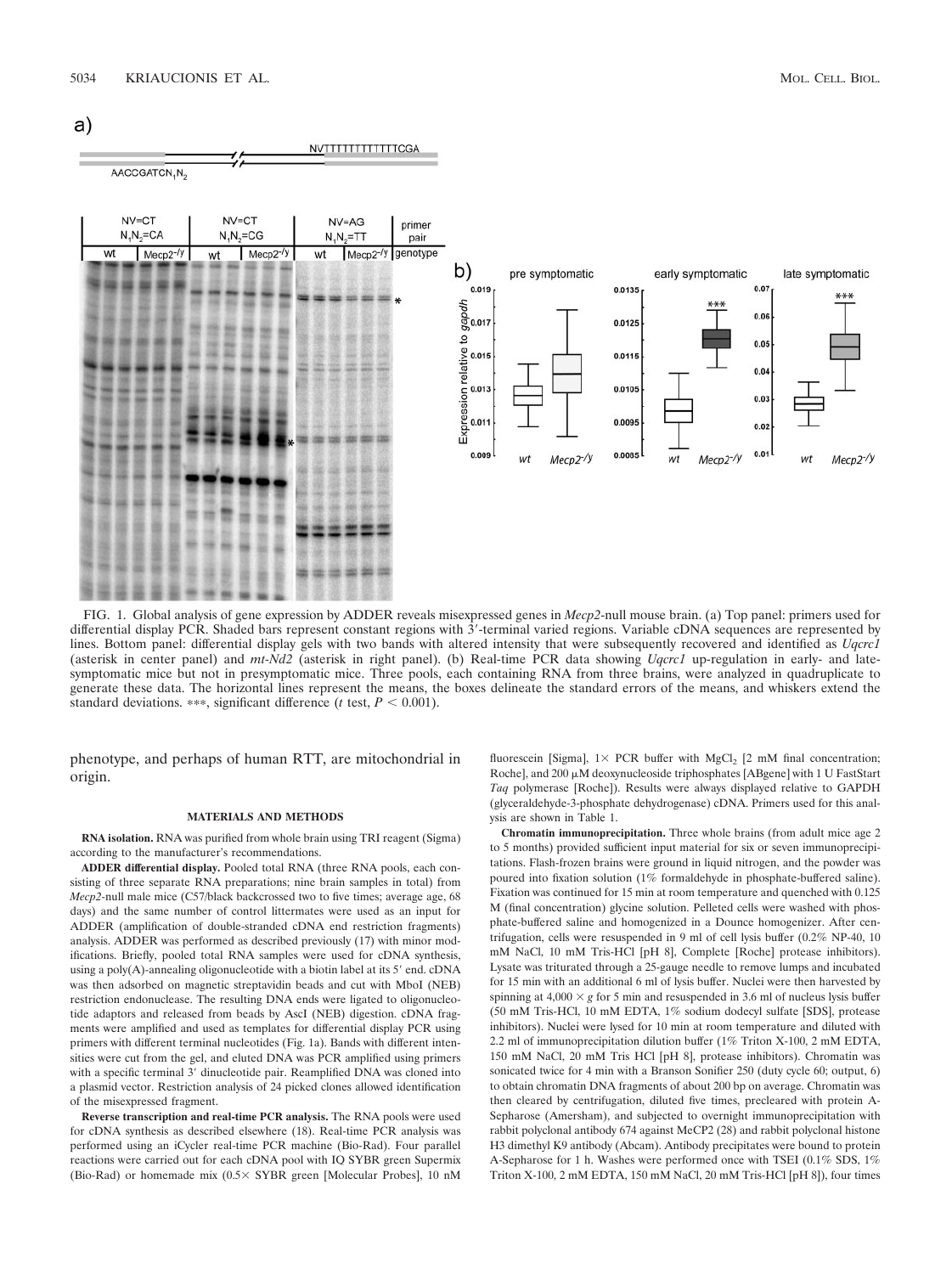| Gene accession no. | Gene          | Forward primer                 | Reverse primer                   |  |  |  |  |  |
|--------------------|---------------|--------------------------------|----------------------------------|--|--|--|--|--|
| XM 146892          | GAPDH gene    | <b>TACCCCCAATGTGTCCGTCG</b>    | <b>CCTGCTTCACCACCTTCTTG</b>      |  |  |  |  |  |
| NM 025407          | Uqcrc1        | ACGGTGGGAGTGTGGATTGAC          | CATTGCCAGGCCGATTCTTTG            |  |  |  |  |  |
| AK087448           | Unknown, cDNA | <b>GCATATCAAGTGCATATCAAGTG</b> | <b>CTTAAATTAGTTTGCTTTGCTTG</b>   |  |  |  |  |  |
| BC028971           | Gtl2/Meg3     | <b>TGCAGCGGAGAGCCATAAATAAC</b> | ACATCGCCTCCCTCCCTCGTG            |  |  |  |  |  |
| AK011516           | Hist1h2bc     | <b>GATACTAGCAGATTAACCACCAT</b> | <b>TTCTTATCACAAATTTCTACAGT</b>   |  |  |  |  |  |
| AK034339           | Unknown, cDNA | <b>GCCTATCATGCAGACCACAG</b>    | GCTCGCAGGTAAGGATGTAG             |  |  |  |  |  |
| AU018611           | $mt$ - $Nd2$  | GGGCATGAGGAGGACTTAACCAAAC      | TGAGGTTGAGTAGAGTGAGGGATGG        |  |  |  |  |  |
| NM 175092          | <b>Rhof</b>   | <b>GTCCCAAGCCCACTGTTTCTG</b>   | <b>TTGATGCCTGTGTTCTCCTGATAG</b>  |  |  |  |  |  |
| AK049648           | Unknown, cDNA | <b>AGTTCCAGAATAACCGCTCTCC</b>  | <b>CTCTCTCACCCATCTGATACCTTAG</b> |  |  |  |  |  |
| AK029199           | Cdon          | <b>TCCCAGTGGTAGCCTCTTATCC</b>  | <b>ATTGGTGCCACACTGTCCTTG</b>     |  |  |  |  |  |
| BC025130           | Ccl19         | GAGCCCTGTGTCTTGAGTAAAG         | ACTTGGCTGGGTTAGGTCTG             |  |  |  |  |  |
| BC058513           | Snrp70        | GCTGACTGGTGGGAGTGTGAG          | <b>TGCCATCTGCGTGCTTGTAAG</b>     |  |  |  |  |  |

TABLE 1. Primers used for real-time PCR analysis

with TSEII (0.1% SDS, 1% Triton X-100, 2 mM EDTA, 500 mM NaCl, 20 mM Tris-HCl [pH 8]), once with buffer III (0.25 M LiCl, 1% NP-40, 1% deoxycholate, 1 mM EDTA, 10 mM Tris-HCl [pH 8]), and three times with Tris-EDTA. Antibody precipitates were then extracted twice with extraction solution (1% SDS, 0.1 M sodium hydrocarbonate), and cross-links were reversed overnight at 65°C. DNA was purified with the QIAGEN PCR purification kit and eluted in 50  $\mu$ l of elution buffer (QIAGEN). The final eluate (2  $\mu$ l) was used for PCRs. *Uqcrc1* promoter PCR was done with primers uq1pd (CTTCTGTGTCTCCAT TTCCCAAG) and uq1pr (TCTGTGCAAGAAGGTGTCCAC). *Bdnf* pIII primers were as described previously (6).

**Mitochondrial isolation and respiration measurements.** Isolated mitochondria were prepared from whole brains of wt and *Mecp2*-null mice as described previously (20) with modifications (2). Briefly, brains were homogenized in 5 ml of isolation buffer (0.25 M sucrose, 10 mM MOPS [morpholinepropanesulfonic acid], 1 mM EGTA, 1 mg/ml bovine serum albumin, pH 7.4) before dilution to 10 ml with isolation buffer and centrifugation at  $2,000 \times g$  for 3 min at 4°C. The pellet was discarded and the supernatant respun. Following removal of the pellet, the supernatant was spun at  $12,500 \times g$  for 8 min. The resultant pellet was resuspended in 3% Ficoll in isolation buffer and was layered upon 6% Ficoll in isolation buffer. The gradient was spun at  $11,500 \times g$  for 30 min. The pellet was resuspended in 10 ml of isolation buffer with 5 mg of digitonin/g initial brain weight before centrifugation at  $11,500 \times g$  for 10 min, removal of supernatant, resuspension in 10 ml isolation buffer, and a further centrifugation at 11,500  $\times$ *g*. The final pellet was collected, resuspended in 1 ml isolation buffer, and kept on ice.

Measurements of oxygen consumption were carried out in a polarographic oxygen electrode (Rank Brothers Ltd.) thermostatted to 30°C. Small quantities (50 or 100  $\mu$ l) of mitochondrial suspension were added to 3 ml of respiration buffer (25 mM sucrose, 75 mM mannitol, 95 mM KCl, 20 mM Tris-HCl [pH 7.4], 5 mM  $KH_2PO_4$ , 50  $\mu$ M EDTA, 1 mg/ml bovine serum albumin) and a flat baseline acquired prior to addition of substrates. Complex I substrates (pyruvate and malate at final concentrations of 5 mM and 2.5 mM, respectively) were used to assay respiratory chain activity through complexes I, III, and IV. The addition of 8  $\mu$ M rotenone to inhibit complex I activity, followed by the addition of succinate to a final concentration of 15 mM, allowed the measurement of respiratory activity via complexes II, III, and IV. Complex IV activity was measured following the addition of *N,N,N',N'*-tetramethylphenylenediamine (TMPD) and ascorbate to final concentrations of 80  $\mu$ M and 10 mM, respectively, while the respiratory chain was blocked at complex III with 50 nM myxathiazol. The TMPD auto-oxidation rate was found to be the same in the presence or absence of the complex IV inhibitor KCN. TMPD rates presented were all subjected to an auto-oxidation rate subtraction. Sufficient ADP was added to allow the adequate measurement of state 3 respiration. The uncoupling protonophore carbonyl cyanide 4-(trifluoromethoxy)phenylhydrazone (FCCP) was added to a final concentration of 1.6  $\mu$ M. Respiration data were normalized to protein concentrations, which were determined by Peterson's modification of the assay of Lowry et al. (32).

**Electron microscopy.** Transmission electron microscopy was performed using standard techniques. Mitochondrial samples were fixed overnight in 2.5% glutaraldehyde and stained in 2% (wt/vol) osmium tetroxide for 1 h (33). Sections were examined with a Philips CM120 Biotwin transmission electron microscope. Mitochondrial shape and size and density of cristae were scored before revealing the genotypes.

**Bisulfite DNA modification.** Bisulfite DNA modification was performed using standard procedures. Briefly,  $1 \mu g$  of whole-brain genomic DNA was digested with BamHI (NEB) restriction endonuclease, denatured at 100°C for 5 min, and incubated with 0.3 M NaOH (final concentration) for 20 min. After addition of 10 volumes of bisulfite/hydroquinone mix (0.51 g/ml sodium hydrogensulfite [Aldrich, no. 24 397-3), 0.11 g/ml hydroquinone (Sigma, no. H9003), and 0.4 M NaOH), the solution was overlaid with mineral oil and incubated for 5 h at 55°C. Bisulfite-treated DNA was precipitated with isopropanol (with 50  $\mu$ g of glycogen), desulfonated with NaOH (0.3 M final concentration) for 15 min at 37°C, purified, and amplified by PCR. Primers for amplification (ubisd [AAATTATT TTTATATTGTTTTTTTT] and ubisr [AAACCCTTCATCTAATCCCATCTA]) were designed with Methprimer (23). PCR-amplified DNA was cloned using a TOPO cloning kit (Invitrogen). Data in the paper were derived from sequencing 14 or 15 clones.

**Blue native electrophoresis and histochemical staining.** Blue native electrophoresis was performed as described elsewhere (36). Briefly, to solubilize respiratory complexes, equal protein amounts of purified mitochondrial sample were supplied with 3.5 volumes of buffer C (1 M aminohexanoic acid, 50 mM BisTris-HCl [pH 7.0]) and 1 volume of 10% dodecylmaltoside. The samples were centrifuged at  $100,000 \times g$  for 15 min. The supernatant protein concentration was measured using a Bio-Rad  $D<sub>c</sub>$  kit. The samples were then supplemented with 1/10 volume of 5% Serva Blue G in 1 M aminohexanoic acid and loaded (90  $\mu$ g) of protein per lane) on a gradient (5 to 13%) native polyacrylamide gel. Catalytic staining was performed as described previously (39). Briefly, to stain for complex I (NADH) activity, the gel was incubated in a solution containing 2 mM Tris-HCl (pH 7.4), 0.1 mg/ml NADH, and 2.5 mg/ml nitroblue tetrazolium on a shaking platform until the gel developed maximal staining. Complex IV activity was evaluated in 25 ml of solution containing 12.5 mg 3,3'-diaminobenzidine tetrahydrochloride, 0.05 M phosphate buffer (pH 7.4), 20 µg/ml catalase, 25 mg cytochrome *c*, and 1.87 mg sucrose. After staining, the gels were fixed in 50% methanol and 10% acetic acid for 15 min.

**Production and analysis of Uqcrc1-overexpressing cells.** N2A cells were cultured in Dulbecco modified Eagle medium plus 10% fetal calf serum plus nonessential amino acids (Invitrogen). The mouse *Uqcrc1* coding sequence was PCR amplified from cDNA (Clontech MARATHON Ready mouse 11-day embryo cDNA) and cloned into pBABE Puro (EcoRI, SalI) plasmid. The resulting clone was confirmed by sequencing and transfected into the Phoenix Eco retrovirus packaging cell line by using calcium phosphate. Viral supernatant was collected 2 days after transfection and used to infect N2A cells in the presence of 4  $\mu$ g/ml Polybrene. Puromycin (3  $\mu$ g/ml) was applied 48 h after infection and maintained during cell culture. The medium was replaced with puromycin-free medium 24 h before respiration measurements. For Western blotting, cells were boiled in SDS loading buffer and proteins were resolved on a 10% SDS-polyacrylamide gel. Uqcrc1 and porin proteins were detected simultaneously using mouse monoclonal antibodies (anti-Uqcrc1, Molecular Probes A21362; antiporin, Molecular Probes A31855).

**Measurements of mitochondrial respiration in neuroblastoma cells.** Mitochondrial oxygen consumption was measured in permeabilized neuroblastoma (N2A) cells essentially by the method of Hofhaus et al. (12). Cells were harvested by trypsinization, diluted 1:5 in medium A  $(250 \text{ mM sucrose}, 10 \text{ mM MgCl}_2, 20$ mM HEPES [pH 7.1]), and spun down at  $250 \times g$  for 2 min. Recovered cells were resuspended in 1 ml medium A plus 1 ml of 200 μg/ml digitonin. Cells were incubated at 37°C for 1 min prior to a 1/10 dilution in medium A and spun down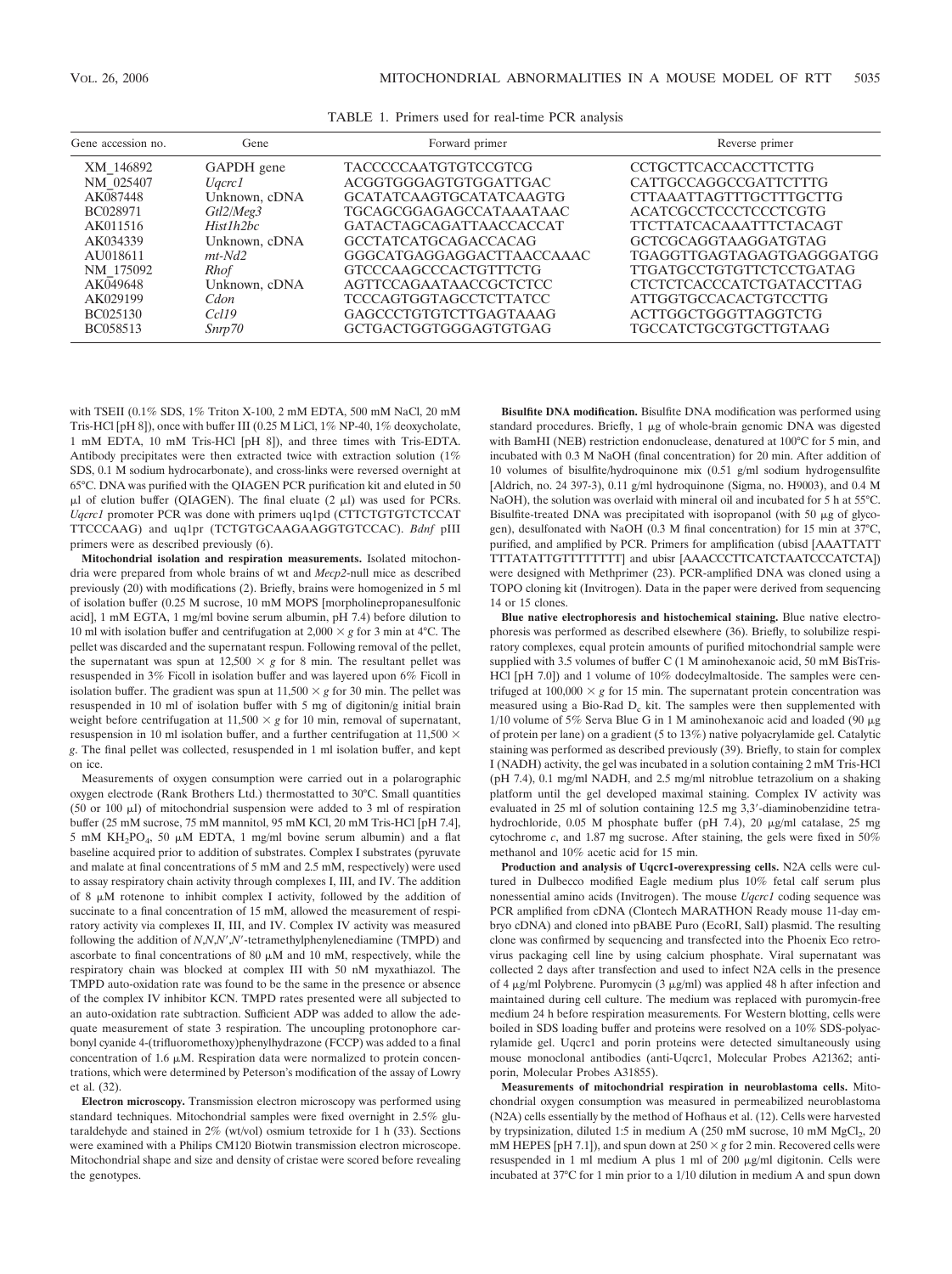TABLE 2. Classification of *Mecp2*-null mice according to the manifestation of phenotype

|                                       | Manifestation of phenotype |  |                |                |         |                        |  |  |  |  |  |
|---------------------------------------|----------------------------|--|----------------|----------------|---------|------------------------|--|--|--|--|--|
| Symptom stage                         | Clasping                   |  | Inertia Tremor | Weight<br>loss | $LOC^b$ | Age<br>$(days)^a$      |  |  |  |  |  |
| Presymptomatic                        |                            |  |                |                |         | $~1$ 30                |  |  |  |  |  |
| Early symptomatic<br>Late symptomatic | $-$ /+                     |  |                | $\!$           |         | $\sim$ 55<br>$\sim$ 70 |  |  |  |  |  |

Average age of mice displaying the symptoms.

*b* LOC, loss of condition.

at  $250 \times g$  for 3 min. The final pellet was resuspended in 1 ml medium A and triturated using five passes through a fire-polished glass pipette to separate the cells. Cell counts were performed in triplicate for each sample, using a hemocytometer. Cell viability was tested using trypan blue. Typically >95% of cells stained with trypan blue following digitonin permeabilization. Permeabilized cells  $(4 \times 10^6)$  were introduced into the electrode chamber to a final volume of 3 ml in N2A respiration buffer (medium A supplemented with 1 mM ADP and 2 mM KH2PO4). Following acquisition of a stable baseline, the complex I substrates pyruvate and malate were added (to concentrations of 5 mM and 2.5 mM, respectively) before complex I was inhibited by addition of rotenone (2  $\mu$ M). The complex II substrate succinate was then added (15 mM) and respiration measured before maximal inhibition of the chain at complex III by using myxathiazol (50 nM). Finally, the complex IV substrate TMPD (80  $\mu$ M) was added together with ascorbate (10 mM) and a rate determined prior to complete inhibition of the chain at complex IV by addition of KCN (1 mM).

#### **RESULTS**

**Detection of misregulated genes by differential display.** *Mecp2*-null mice are normal at birth but develop symptoms at around 6 weeks of age, leading to death after approximately 10 weeks (5, 10). As the time of onset of these phenotypic effects shows considerable variability among individuals, we selected

mice according to symptom stage rather than chronological age, using the criteria shown in Table 2. In order to maximize our ability to detect alterations in the expression of low-abundance transcripts, we compared mRNA populations in mutant and wt brains by using a variant of differential display called ADDER (17). We detected as broad a range of mRNAs as possible by using multiple primer sets covering all possible nucleotide combinations flanking the  $3'$  poly(A) and  $5'$  adaptors of the mRNA. ADDER is reported to detect transcripts present at  $\sim$ 10 copies per cell and to be sensitive to small differences in RNA levels (17). We performed ADDER on three pools (three brains per pool) of total RNA from brains of "late-symptomatic" *Mecp2*-null mice (Table 2), using as controls three equivalent pools from brains of wt littermates. In total, we used 192 primer combinations, theoretically allowing detection of about 10,000 RNA species. We observed 39 bands that were more intense in *Mecp2*-null samples than in the wt and 11 bands that were less intense. Bands corresponding to 36 nonrepetitive genes were recovered and tested for aberrant gene expression by quantitative real-time PCR. Significant deregulation of gene expression in late-symptomatic brains was verified for 12 genes (Table 3). We next asked whether these genes are aberrantly expressed in *Mecp2*-null mice that had only recently begun to display symptoms ("early-symptomatic" mice [Table 2]). Quantitative PCR on three pools of *Mecp2* null brains (three brains per pool) revealed 3 out of the 12 genes to be misexpressed in brains of early-symptomatic mice, in comparison with age-matched controls ( $t$  test,  $P \le 0.05$ ). All of the identified genes were expressed apparently normally in presymptomatic *Mecp2*-null brain RNA (Table 3).

The three genes that were misexpressed in early symptomatic animals were considered more likely to be primary con-

TABLE 3. Genes found by a variant of differential display and confirmed by real-time PCR

|                       | Gene (protein or comment)                                                | Value $\alpha$ for the following symptom stage and strain: |           |      |           |                   |      |           |      |                  |         |      |           |      |           |                  |
|-----------------------|--------------------------------------------------------------------------|------------------------------------------------------------|-----------|------|-----------|-------------------|------|-----------|------|------------------|---------|------|-----------|------|-----------|------------------|
| Gene<br>accession no. |                                                                          | Presymptomatic                                             |           |      |           | Early symptomatic |      |           |      | Late symptomatic |         |      |           |      |           |                  |
|                       |                                                                          | wt                                                         |           |      | Null      |                   | wt   |           | Null |                  |         | wt   |           | Null |           |                  |
|                       |                                                                          | Mean                                                       | <b>SD</b> | Mean | <b>SD</b> | $\boldsymbol{P}$  | Mean | <b>SD</b> | Mean | <b>SD</b>        | P       | Mean | <b>SD</b> | Mean | <b>SD</b> | $\boldsymbol{P}$ |
| NM 025407             | Uqcrc1(ubiquinol-cytochrome<br>$c$ reductase core protein 1)             | 1.00                                                       | 0.15      | 1.10 | 0.30      | 0.32              | 1.00 | 0.12      | 1.22 | 0.09             | < 0.001 | 1.00 | 0.28      | 1.73 | 0.56      | < 0.001          |
| AK087448              | Unknown (contains SAM<br>domain)                                         |                                                            |           |      |           |                   | 1.00 | 0.16      | 0.96 | 0.12             | 0.28    | 1.00 | 0.28      | 0.69 | 0.10      | 0.004            |
| BC028971              | Gtl2/Meg3 (imprinted,<br>maternally expressed)                           |                                                            |           |      |           |                   | 1.00 | 0.42      | 1.14 | 0.37             | 0.42    | 1.00 | 0.22      | 1.69 | 0.33      | < 0.001          |
| AK011516              | Hist1h2bc (histone 1 H2bc)                                               | 1.00                                                       | 0.37      | 1.00 | 0.21      | 0.95              | 1.00 | 0.37      | 0.82 | 0.25             | 0.17    | 1.00 | 0.34      | 0.44 | 0.16      | < 0.001          |
| AK034339              | Unknown (similar to esterase/<br>lipase/thioesterase family<br>members)  | 1.00                                                       | 0.25      | 1.05 | 0.20      | 0.49              | 1.00 | 0.23      | 1.37 | 0.50             | 0.039   | 1.00 | 0.26      | 1.35 | 0.47      | 0.038            |
| AU018611              | mt-Nd2 (NADH<br>dehydrogenase 2)                                         | 1.00                                                       | 0.16      | 1.14 | 0.30      | 0.16              | 1.00 | 0.44      | 0.73 | 0.25             | 0.08    | 1.00 | 0.17      | 0.6  | 0.08      | < 0.001          |
| NM 175092             | <i>Rhof (ras homolog gene</i> )<br>family, member f)                     |                                                            |           |      |           |                   | 1.00 | 0.65      | 1.44 | 0.64             | 0.12    | 1.00 | 0.33      | 0.67 | 0.29      | 0.02             |
| AK049648              | Unknown                                                                  | 1.00                                                       | 0.15      | 1.13 | 0.32      | 0.26              | 1.00 | 0.46      | 2.07 | 0.96             | 0.002   | 1.00 | 0.34      | 1.39 | 0.34      | 0.01             |
| AK029199              | Cdon (cell adhesion molecule-<br>related/down-regulated by<br>oncogenes) |                                                            |           |      |           |                   | 1.00 | 0.25      | 0.89 | 0.23             | 0.31    | 1.00 | 0.16      | 1.39 | 0.23      | < 0.001          |
| BC025130              | Ccl19 (chemokine [C-C motif]<br>ligand $19$ )                            |                                                            |           |      |           |                   | 1.00 | 0.40      | 1.00 | 0.30             | 0.96    | 1.00 | 0.21      | 2.69 | 0.71      | < 0.001          |
| BC058513              | $Snrp70$ (U1 small nuclear<br>ribonucleoprotein<br>polypeptide A)        |                                                            |           |      |           |                   | 1.00 | 0.42      | 1.40 | 0.59             | 0.08    | 1.00 | 0.38      | 1.44 | 0.57      | 0.04             |

*<sup>a</sup>* Mean values are normalized against the GAPDH gene and expressed relative to wt values. Significance was determined by the Student *t* test. Boldface indicates genes that are significantly up-regulated ( $P < 0.05$ ).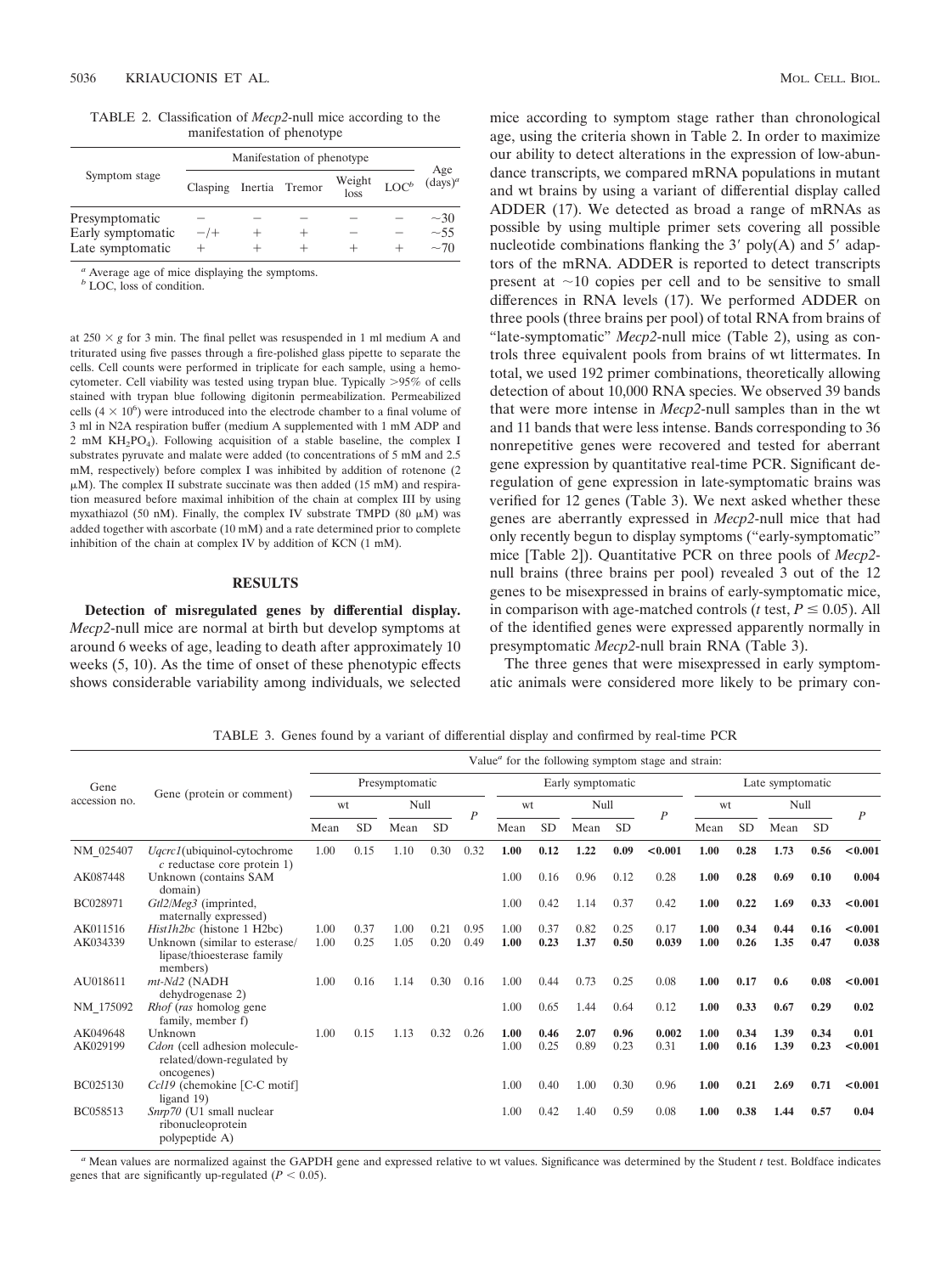tributors to the observed pathology than those expressed only in terminally ill animals. One of the three genes is a putative member of the esterase/lipase/thioesterase gene family. This gene is expressed in several tissues and has 43% amino acid sequence identity with arylacetamide deacetylase, which plays a role in lipid metabolism. A second gene was of unknown function, as no annotated relatives could be detected. In this study, we focused on the third early misexpressed gene, which encodes Uqcrc1, a core subunit of complex III which is part of the mitochondrial electron transport chain. Interestingly, the gene for NADH dehydrogenase subunit 2 (*mt-Nd2*), another component of the mitochondrial electron transport chain (complex I), was found among the 11 genes that were misregulated in late-symptomatic animals. *Uqcrc1*, a nucleus-encoded gene, was significantly up-regulated in early- and late-symptomatic brains, whereas mitochondrially encoded *mt-Nd2* was significantly down-regulated in late-symptomatic, but not earlysymptomatic, brains (Fig. 1a and b; Table 3). We have failed to detect any difference between the amounts of Uqcrc1 protein present in the brains of *Mecp2*-null (early- and late-symptomatic) mice and wt littermates by Western blotting (data not shown; see Discussion).

There are several possible reasons why the set of genes detected by differential display did not overlap with those reported in previous studies. Theoretically ADDER permits expression analysis of about 80% of polyadenylated transcripts, but in practice this number is considerably lower. Our best estimate was that we examined expression of up to 10,000 transcription units, which is around half of the total number of expressed sequences in mouse brain and may therefore exclude some reported targets. An additional limitation of the technique is that the PCR amplification step may be unrepresentative, leaving some genes undetected. The microarray experiment performed by Nuber et al. (31) utilized an array of 13,000 genes (about 60% of the expected total), and changes of less than twofold were disregarded. As most of the genes found by ADDER differential display are misregulated less than twofold, they may be missed by the microarray data analysis. Reexamining the microarray data set, we found that *Gtl2/Meg3* shows up-regulation of 1.6-fold. This gene therefore is found in both analyses.

**MeCP2 binds to the** *Uqcrc1* **promoter in vivo.** The delayed onset of *Uqcrc1* up-regulation may mean that misexpression is an indirect consequence of the absence of MeCP2. However, the amount of MeCP2 in neurons is known to increase dramatically as neurons mature (15, 26), and therefore some genes that are not initially affected by MeCP2 may come under its regulatory influence as MeCP2 becomes more abundant. The increase in the concentration of MeCP2 in murine brain occurs progressively during postnatal life as synaptogenesis proceeds and neurons mature (16, 26). If *Uqcrc1* is a direct target, MeCP2 should bind in the vicinity of its promoter. This prediction was verified by chromatin immunoprecipitation, which showed that an anti-MeCP2 antibody could precipitate a DNA region near the *Uqcrc1* transcription start site (Fig. 2). This region was not detected when *Mecp2*-null brain nuclei were subjected to immunoprecipitation, thereby eliminating the possibility of nonspecific cross-reaction of the antibody with other nuclear components (Fig. 2b). A known MeCP2 binding site, promoter III of the *Bdnf* gene (6, 24), served as a

a)



FIG. 2. MeCP2 binds the promoter region of the *Uqcrc1* gene. (a) *Uqcrc1* promoter map showing CpG frequency, methylation status, and the region used for PCR amplification of immunoprecipitated DNA. (b) Chromatin immunoprecipitation reveals MeCP2 bound to the *Uqcrc1* promoter in wt mouse brain but not in *Mecp2*-null mouse brain. *Bdnf* promoter III is a positive control. DNA is specifically immunoprecipitated with MeCP2 antibody but not with rabbit serum. No DNA is precipitated from *Mecp2*-null mouse brain by anti-MeCP2 antibody. Chromatin quality is similar in wt and *Mecp2*-null mouse brains, because anti-dimethyl H3 K9 antibody is able to precipitate similar amounts of DNA.

positive control for the immunoprecipitation reaction. To control for the equivalence of *Mecp2*-null brain chromatin preparations, we found that an antibody against dimethylated lysine 9 of histone H3 gave identical recovery of the *Uqcrc1* promoter region in *Mecp2*-null and wt brain nuclei. We also tested for the presence of methyl-CpG sites in the region that appeared to bind MeCP2 by using bisulfite sequencing. One of a group of CpGs flanking the *Uqcrc1* promoter CpG island was found to be 33% methylated in total brain DNA (Fig. 2a). We conclude that MeCP2 is associated with the *Uqcrc1* gene in brain and may directly influence its expression, although we cannot exclude the possibility that Uqcrc1 overexpression is an indirect consequence of MeCP2 deficiency.

**Mitochondrial abnormalities in the** *Mecp2***-null mouse brain.** We speculated that the abnormal expression of *Uqcrc1* in symptomatic *Mecp2*-null mice might affect mitochondrial morphology and/or physiology. Initial examination of purified mitochondria by electron microscopy did not reveal gross structural differences between wt and *Mecp2*-null mice (Fig. 3a). We therefore performed a polarographic oxygen electrode study to evaluate the activities of different complexes within the electron transport chain (Fig. 3b). The protonophore FCCP uncouples the activity of complexes I to IV from the rate-limiting electrochemical proton gradient, thereby permitting maximal activity. Symptomatic *Mecp2*-null mitochondrial samples consistently showed increased uncoupled respiration rates when substrates were fed into the respiratory chain upstream of complex III (Fig. 3c, PM and Succ.)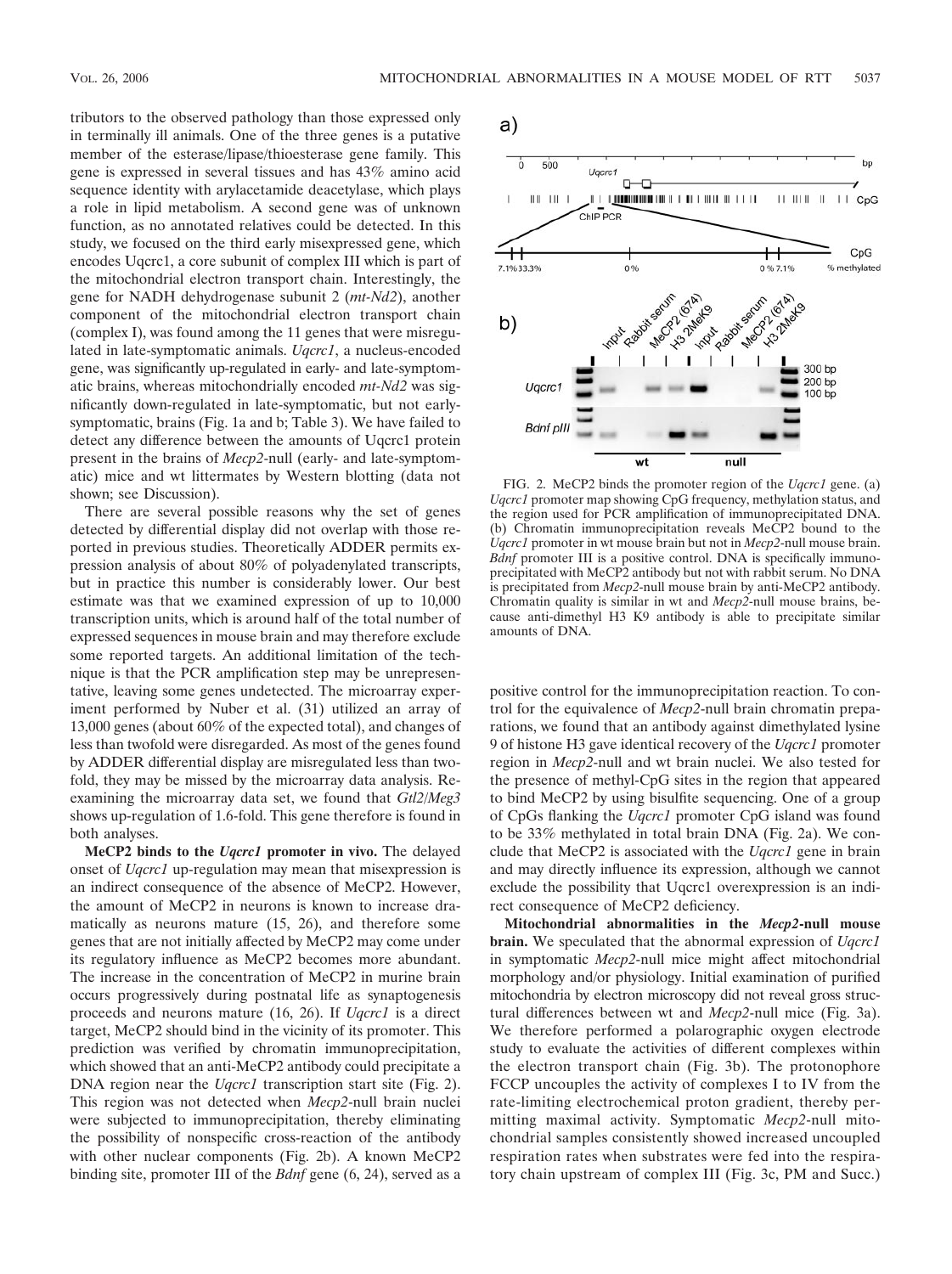

FIG. 3. Investigation of the respiratory chain in mitochondria isolated from whole brains of wt and *Mecp2*-null mice. (a) Electron micrographs showing isolated mitochondria from a symptomatic *Mecp2*-null (KO) mouse and an age-matched wt littermate. Bar, 2  $\mu$ m. (b) Typical output traces from a polarographic oxygen electrode. Initially mitochondria consume very little oxygen, but following the addition of substrates, oxygen consumption is moderately increased (state 2). Addition of ADP (state 3) permits rapid respiration, during which the proton gradient is relieved via ATP synthase. Following phosphorylation of all the ADP present, respiration slows again (state 4). At this point, mitochondria were directly uncoupled via the addition of the protonophore FCCP, allowing the proton pumps to run freely. (c to h) Each pair of bars shows respiration rates using one of three different substrates: pyruvate plus malate (PM), succinate (Succ.), or TMPD (see Materials and Methods). Panels c, d, e, and f compare respiration rates during the different respiratory states from brain mitochondria isolated from presymptomatic *Mecp2*-null animals (light bars;  $n = 8$  runs with separate mitochondrial preparations derived from four animals) and age-matched wt littermate controls (dark bars). Data from symptomatic *Mecp2*-null mouse mitochondria (*n* 16 runs with preparations from eight animals) compared to wt controls are shown at the right in each panel. Significantly increased respiration rates were observed in mitochondria from symptomatic *Mecp2*-null animals with complex I substrates (PM) and the complex II substrate (Succ.) for all respiratory states. All comparisons were tested with the *t* test.  $*, P < 0.05; **$ ,  $P <$ 0.01; \*\*\*, represent  $P < 0.001$ . (g) Calculated ATP/O ratios for presymptomatic and postsymptomatic *Mecp2*-null animals and wt controls. No significant differences were observed with any of the substrates. (h) Calculated respiratory control (RC) ratios for presymptomatic and postsymptomatic *Mecp2*-null animals and wt controls. Significant decreases were observed in symptomatic *Mecp2*-null animals compared to wt controls for complex I ( $P = 0.05$ ) and complex II ( $P < 0.001$ ) substrates only. Error bars indicate standard deviations.

but not with a substrate entering downstream of complex III (Fig. 3c, TMPD). This difference was not seen in brain mitochondria from presymptomatic mice (Fig. 3c, left panel). The data suggest that in symptomatic *Mecp2*-null mice the maximal capacity of the respiratory chain upstream of complex IV is increased. This is confirmed by the observation that differences in state 3 respiration rates between symptomatic *Mecp2*-null and wt mice were also observed

only for substrates that feed in to the respiratory chain upstream of complex IV (Fig. 3f).

Under physiological conditions, the proton translocation associated with complexes I, III, and IV works against an electrochemical proton gradient, providing a mechanism for respiratory control. The coupled states 2 and 4 represent this condition. Increases in state 2 and 4 oxygen consumption were observed between symptomatic *Mecp2*-null and wt mitochon-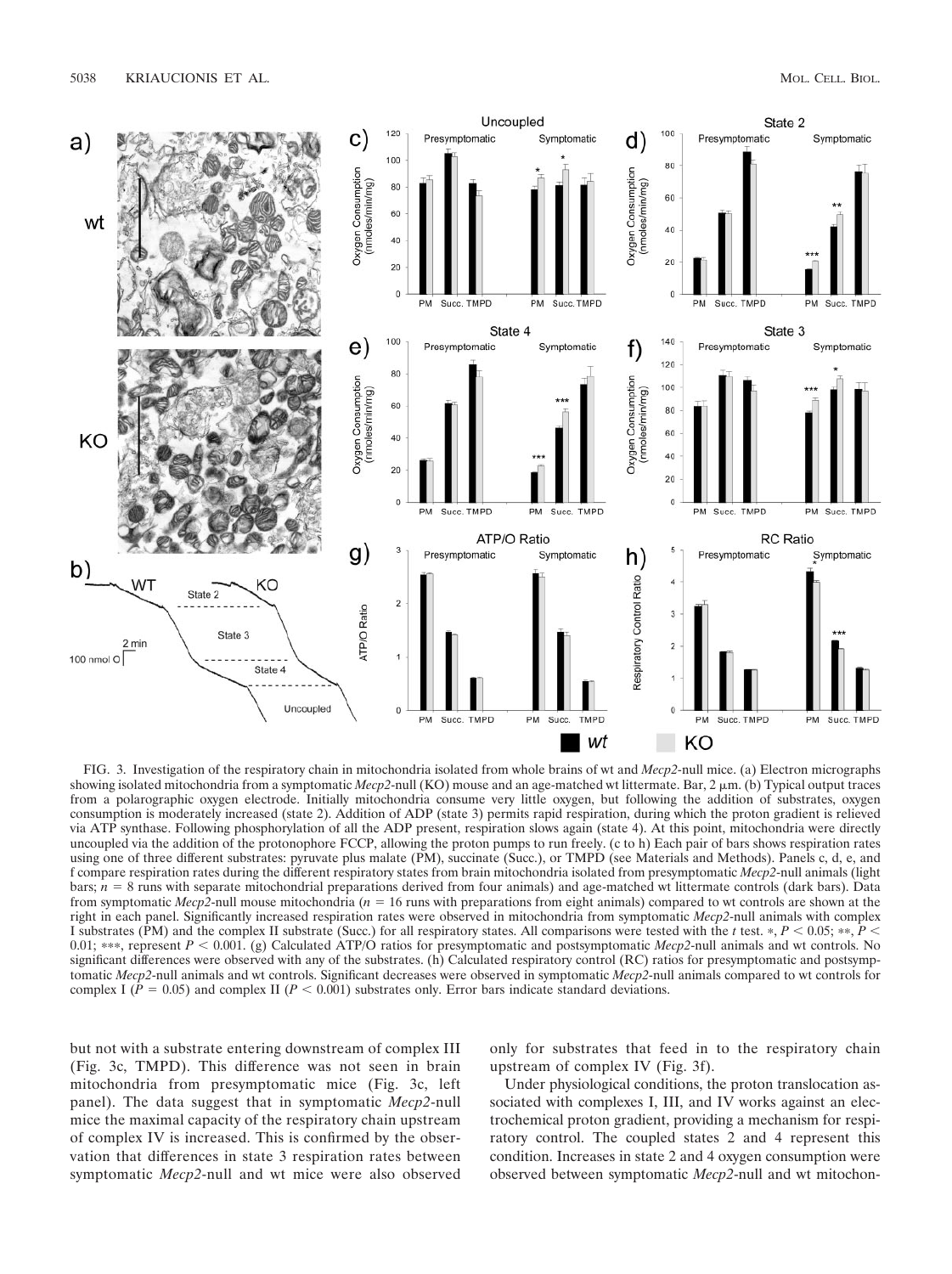

FIG. 4. Analysis of the respiratory complexes by blue native electrophoresis. (a) Coomassie blue-stained blue native electrophoresis gel shows resolved mitochondrial respiratory complexes. (b and c) Enzymatic staining of complexes I and IV, respectively. Samples from littermates are beside each other. The stained band is highlighted with thicker arrows. (d) Statistical analysis of the enzymatic staining. Three experiments were done with three pairs of mice, and data were evaluated using the *t* test. Complex IV staining in *Mecp2*-null mice is significantly lower ( $P < 0.001$ ), while complex I staining is the same  $(P = 0.38)$ . Error bars show standard deviations.

dria when substrates were fed in at complexes I and II but not when these were bypassed by addition of a complex IV substrate (Fig. 3d and e). Again, these differences were not seen in presymptomatic mice.

Measurement of the amount of oxygen consumed during the conversion of a known amount of ADP (during state 3) allows the calculation of the ATP/O ratio. This relates the stoichiometries of protons translocated per electron flowing down the respiratory chain to the number of protons flowing through the ATP synthase per ATP molecule produced. No significant differences were observed in any of the measured ATP/O ratios (Fig. 3g), implying that the respiration rate differences reported above were not the result of a change in the respiratory chain proton pumps or the efficiency of ATP synthase.

Our results show that respiration rates for symptomatic *Mecp2*-null animals are significantly increased relative to those for wt controls for all substrates that feed in upstream of complex IV. Examination of the respiratory control ratios indicates that the rates of coupled respiration have increased proportionally more than the uncoupled rates (Fig. 3h). This probably indicates an increase in the non-Ohmic proton conductance across the mitochondrial inner membrane (30). To maintain the proton gradient against this background "leak," the electron transport chain works faster and therefore consumes more oxygen. Thus, mitochondria from symptomatic mutants appear to have an overall greater respiratory capacity (Fig. 3c) but also appear to work less efficiently (Fig. 3e and h).

Complexes I and II transfer electrons independently to complex III via a common pool of ubiquinone. Despite the independent nature of the electron paths, the observed genotypespecific respiratory effects were similar with substrates specific for either complex. The common link between the two pathways is complex III. We could not rule out the possibility, however, that the observations are due to elevated activities of both complexes I and II. We tested this possibility for complex I by using blue native electrophoresis, which allows activitybased visualization of each respiratory complex (36). Coomassie blue staining of respiratory complexes from wt and *Mecp2* null mouse brains showed apparently normal levels (Fig. 4a and data not shown). We next assayed the enzymatic activities of complexes I and IV in the gel by using histochemical staining for NADH dehydrogenase and cytochrome oxidase (39). Complexes I and IV each produced a single band of the expected size (Fig. 4b and c). Samples derived from three wild-type and mutant littermate pairs were quantified using densitometry. The results showed that complex I activity was indistinguishable between wt and mutant brain mitochondria (*t* test.  $P > 0.05$ ). This result argues against the possibility that complex I is responsible for the increase in respiration rates and therefore further implicates complex III. As there is currently no in-gel assay for complex III activity, this hypothesis was not directly testable. An interesting byproduct of the blue native electrophoresis analysis was the discovery of a reproducible decrease in the activity of complex IV ( $t$  test,  $P < 0.001$ ) in samples derived from *Mecp2*-null mouse brains (Fig. 4d).

**Uqcrc1 overexpression causes abnormal mitochondrial respiration in N2A cells.** Multiple events could potentially cause the mitochondrial respiration abnormalities in *Mecp2*-null mouse brain described above. The simplest hypothesis, how-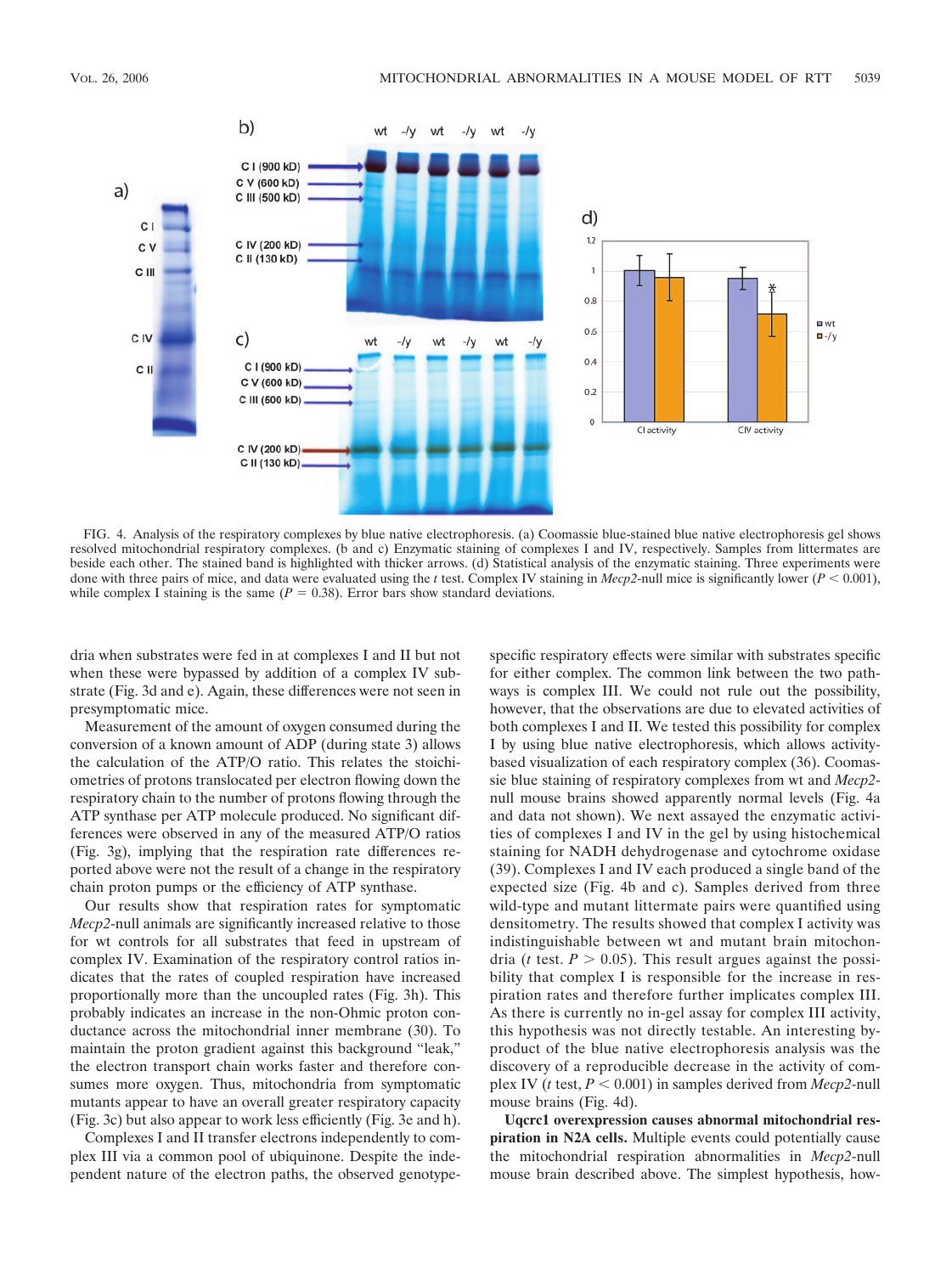

FIG. 5. Overexpression of *Uqcrc1* in an N2A cell line causes increased mitochondrial respiration. (a) Real-time PCR analysis of *Uqcrc1* mRNA expression relative to GAPDH. *Uqcrc1* expression in control cell line was normalized to 1. (b) Representative Western blot of whole-cell lysates from control and *Uqcrc1*-overexpressing N2A cells. Porin serves as a loading control. Statistical analysis of duplicate experiments indicates 1.6-fold overexpression of Uqcrc1 protein. (c) Oxygen electrode data for the ADP-uncoupled respiration rates of permeabilized control and *Uqcrc1*-overexpressing cells in the presence of pyruvate/malate, succinate, or TMPD/ascorbate as respiratory substrates. Significance was tested using the *t* test. \*\*,  $P < 0.01$ ; \*,  $P <$ 0.05. Error bars indicate standard deviations.

ever, is that overexpression of *Uqcrc1* alone is responsible for the measured increase in oxygen consumption with complex I and II substrates. To test this hypothesis, we overexpressed *Uqcrc1* in neuroblastoma cells. The *Uqcrc1* gene was introduced into mouse N2A cells by using retroviral infection, and infected cells were maintained and expanded by selecting for the vector-carried puromycin resistance gene. Stable *Uqcrc1* overexpressing cell lines produced 2.8 times more RNA and 1.6 times more Uqcrc1 protein than the control cells infected with vector only (Fig. 5a and b). Permeabilized cell suspensions of *Uqcrc1*-overexpressing N2A cells and control cells were then used for respiration analysis with a Clarke oxygen electrode as described above. When substrates upstream of complex III were used (Fig. 5c, pyruvate/malate and succinate), we observed a significant increase in the uncoupled respiration rate in the *Uqcrc1*-overexpressing cell line (*t* test,  $P_{\text{py/mol}} < 0.001$ and  $P_{succ}$  < 0.05;  $n = 19$ ). Respiration rates with a complex IV

substrate (Fig. 5c, TMPD/ascorbate) resulted in similar rates of oxygen consumption in both cell lines ( $t$  test,  $P > 0.05$ ). Thus, artificial overexpression of Uqcrc1 strikingly reproduces the data obtained with isolated uncoupled mitochondria from the brains of *Mecp2*-null mice discussed above (compare Fig. 3 and 5).

#### **DISCUSSION**

**Relationship of Uqcrc1 overexpression to mitochondrial abnormalities.** The data presented here show that MeCP2 binds to the promoter of the *Uqcrc1* gene in vivo and that *Uqcrc1* mRNA expression is elevated in brains of *Mecp2*-null mice that have acquired neurological symptoms. *Uqcrc1* up-regulation correlates positively with symptom severity and with a significant increase in mitochondrial respiratory capacity and a reduction in respiratory efficiency. The defect appears to be associated with respiratory complex III, which contains the *Uqcrc1* protein, as increased respiration was seen when appropriate substrates were provided to either complex I or complex II. Blue native electrophoresis showed normal levels of complex I activity in the mutant, indicating that this complex is not responsible for the observed increase in respiration. As these findings implicated complex III as the source of enhanced respiratory activity, we asked whether overexpression of *Uqrcrc1* alone is sufficient to increase mitochondrial respiration. Indeed, a cell line overexpressing *Uqcrc1* showed increased respiration rates with substrates upstream of complex IV. This argues that the mitochondrial respiratory abnormalities seen in *Mecp2*-null brain are a consequence of *Uqcrc1* overexpression.

Although the evidence strongly supports a causal relationship between Uqcrc1 overexpression and abnormalities in mitochondrial respiration, we have not been able to detect reliable increases in brain Uqcrc1 protein due to the  $\sim$ 1.7-fold increase in *Uqcrc1* mRNA in the symptomatic *Mecp2*-null brain. Two possible explanations for this discrepancy can be considered: (i) Uqcrc1 may be subject to tight posttranscriptional regulation, for example, by feedback modulation of mRNA translation efficiency or by degradation of excess unassembled protein, or (ii) Western blotting may be insensitive to quantitative changes of such low magnitude. The finding that a 2.8-fold up-regulation of *Uqcrc1* mRNA in N2A cells led to only a 1.6-fold up-regulation of protein is relevant. A comparable ratio of excess mRNA to excess protein in the brain samples would lead to a 1.2-fold increase in Uqcrc1 protein, which would be difficult to detect by Western blotting.

While the molecular origin of these respiratory abnormalities remains unclear, we speculate that the exquisite sensitivity of mitochondrial assembly to the stoichiometry of its constituent proteins is responsible. For example, increased amounts of Uqcrc1 may destabilize complex III assembly, leading to faster electron transfer or perhaps transfer by Uqcrc1 alone. Another possibility is that *Uqcrc1* interacts with a complex III inhibitor, which would be titrated by excess *Uqcrc1*. In the structure of complex III (cytochrome  $bc_1$ ), *Uqcrc1* is orientated towards the matrix, which might allow interactions of this kind (14).

Our studies uncovered other mitochondrial defects in the *Mecp2*-null mouse brain: (i) significantly elevated coupled res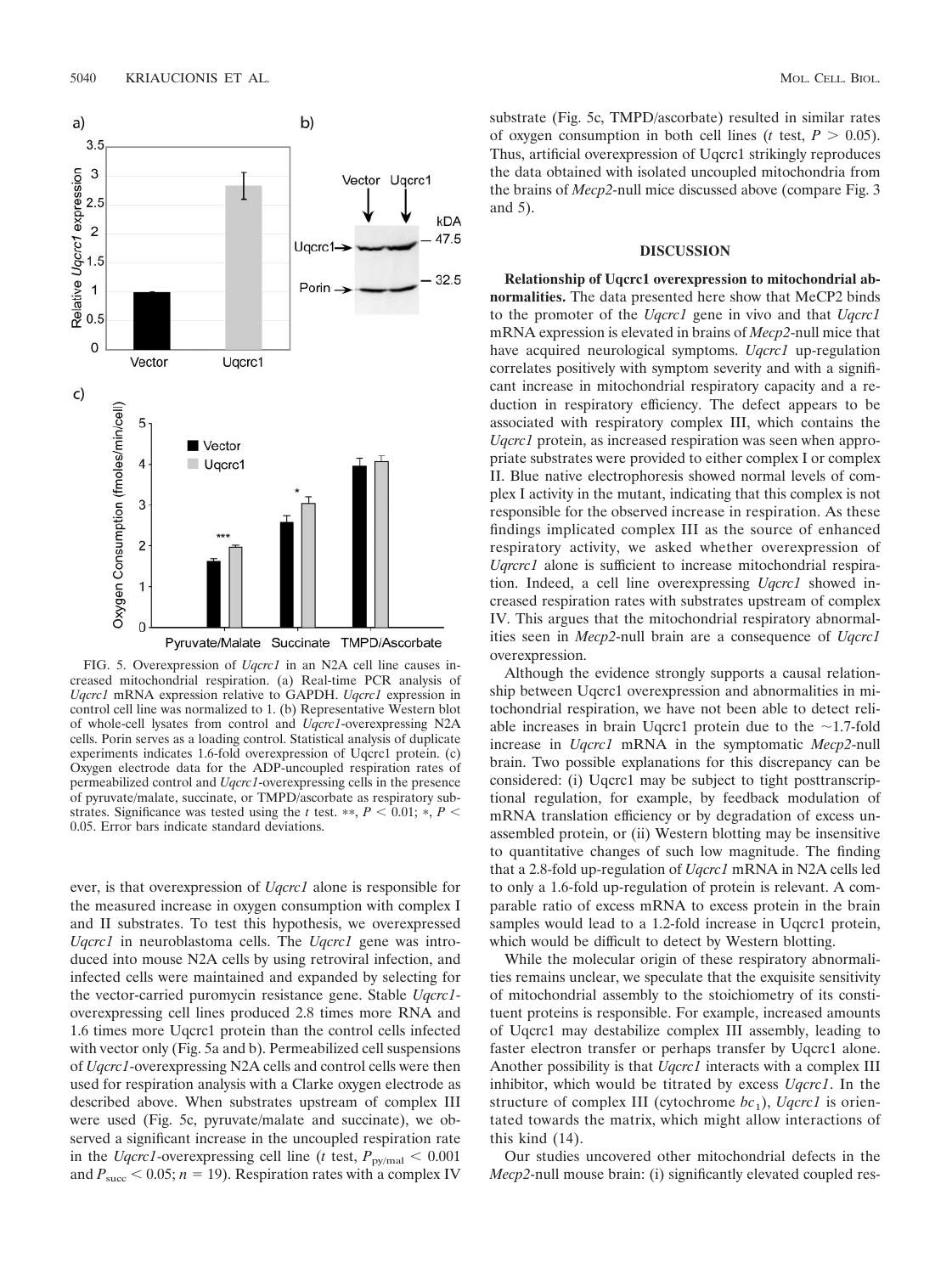piration rates, suggesting increased proton conductance across the inner mitochondrial membrane; (ii) reduced activity of cytochrome oxidase, implying a defect in complex IV; and (iii) down-regulation of mRNA for NADH dehydrogenase, a mitochondrially encoded component of complex I, in late symptomatic animals. The observed increase in coupled respiration of up to 30% indicates a loss of respiratory control which may have a significant impact on mitochondrial efficiency in the *Mecp2*-null mice. The other changes are subtle  $(\leq 2$ -fold) but may reflect suboptimal mitochondrial performance in brains of symptomatic *Mecp2*-null mice. Whether these effects are related to *Uqcrc1* overexpression or arise independently is not currently known.

**Mitochondrial abnormalities and RTT.** The notion that mitochondrial abnormalities play a role in RTT predates the discovery of the genetic origin of the condition. With the realization that MeCP2, a nuclear transcriptional repressor, is mutated in RTT, the mitochondrial link became less compelling. It was recently noted, however, that a patient with symptoms normally associated with mitochondrial disorders (hypotonia, small stature, developmental delay, and a slight decrease in respiratory chain enzyme activity) harbored mutations in the *MECP2* gene (11). This overlap between symptoms of RTT and mitochondrial disorders recalls early reports of structural abnormalities (4, 8, 9, 34) and defects in the electron transport chain (7, 8) in mitochondria from skin and muscle biopsies of RTT patients. Moreover, about half of RTT patients were reported to have elevated levels of circulatory lactic or pyruvic acid, which might be caused by defects in the efficiency of the respiratory chain and urea cycle complexes, both of which are mitochondrial (21, 25).

In humans many disorders affecting the brain are due to mutations in nuclear or mitochondrially encoded components of the mitochondrion, sometimes resulting in increased oxidative stress or induction of neuronal apoptosis. As Rett syndrome is not a neurodegenerative disorder (3), any contribution of mitochondrial dysfunction to RTT symptoms may take the form of chronic mitochondrial underperformance, rather than catastrophic failure leading to neuronal death. The changes that we have observed in the mouse model of RTT appear to meet this criterion, as they are small in magnitude and may therefore compromise brain function without precipitating cellular death. Future work will probe the involvement of MeCP2 in the expression of proteins that are targeted to the mitochondrion and will test the hypothesis that aberrant mitochondrial function as seen in mice has a role to play in RTT.

#### **ACKNOWLEDGMENTS**

We thank Jim Selfridge and Hannah Moore for assistance and advice, Bird laboratory members and Cathy Abbott for critical comments on the manuscript, and John Findlay for assistance in using the electron microscope.

This research was funded by the Wellcome Trust, the Rett Syndrome Research Foundation, and Jeans for Genes (Rett Syndrome United Kingdom). S.K. was a Darwin Trust Scholar and now holds an RSRF fellowship. A.P. was supported by a BBSRC studentship.

#### **REFERENCES**

- 1. **Amir, R. E., I. B. van den Veyver, I., M. Wan, C. Q. Tran, U. Francke, and H. Y. Zoghbi.** 1999. Rett syndrome is caused by mutations in X-linked MECP2, encoding methyl-CpG-binding protein 2. Nat. Genet. **23:**185–188.
- 2. **Anderson, M. F., and N. R. Sims.** 2000. Improved recovery of highly enriched

mitochondrial fractions from small brain tissue samples. Brain Res. Brain Res. Protoc. **5:**95–101.

- 3. **Armstrong, D. D.** 2002. Neuropathology of Rett syndrome. Ment. Retard. Dev. Disabil. Res. Rev. **8:**72–76.
- 4. **Armstrong, D. D.** 1992. The neuropathology of the Rett syndrome. Brain Dev. **14**(Suppl.)**:**S89–S98.
- 5. **Chen, R. Z., S. Akbarian, M. Tudor, and R. Jaenisch.** 2001. Deficiency of methyl-CpG binding protein-2 in CNS neurons results in a Rett-like phenotype in mice. Nat. Genet. **27:**327–331.
- 6. **Chen, W. G., Q. Chang, Y. Lin, A. Meissner, A. E. West, E. C. Griffith, R. Jaenisch, and M. E. Greenberg.** 2003. Derepression of BDNF transcription involves calcium-dependent phosphorylation of MeCP2. Science **302:**885– 889.
- 7. **Coker, S. B., and A. R. Melnyk.** 1991. Rett syndrome and mitochondrial enzyme deficiencies. J. Child Neurol. **6:**164–166.
- 8. **Dotti, M. T., L. Manneschi, A. Malandrini, N. De Stefano, F. Caznerale, and A. Federico.** 1993. Mitochondrial dysfunction in Rett syndrome. An ultrastructural and biochemical study. Brain Dev. **15:**103–106.
- 9. **Eeg-Olofsson, O., A. G. al Zuhair, A. S. Teebi, and M. M. al Essa.** 1989. Rett syndrome: genetic clues based on mitochondrial changes in muscle. Am. J. Med. Genet. **32:**142–144.
- 10. **Guy, J., B. Hendrich, M. Holmes, J. E. Martin, and A. Bird.** 2001. A mouse Mecp2-null mutation causes neurological symptoms that mimic Rett syndrome. Nat. Genet. **27:**322–326.
- 11. **Heilstedt, H. A., M. D. Shahbazian, and B. Lee.** 2002. Infantile hypotonia as a presentation of Rett syndrome. Am. J. Med. Genet. **111:**238–242.
- 12. **Hofhaus, G., R. M. Shakeley, and G. Attardi.** 1996. Use of polarography to detect respiration defects in cell cultures. Methods Enzymol. **264:**476–483.
- 13. **Horike, S., S. Cai, M. Miyano, J. F. Cheng, and T. Kohwi-Shigematsu.** 2005. Loss of silent-chromatin looping and impaired imprinting of DLX5 in Rett syndrome. Nat. Genet. **37:**31–40.
- 14. **Iwata, S., J. W. Lee, K. Okada, J. K. Lee, M. Iwata, B. Rasmussen, T. A. Link, S. Ramaswamy, and B. K. Jap.** 1998. Complete structure of the 11 subunit bovine mitochondrial cytochrome bc1 complex. Science **281:**64–71.
- 15. **Jung, B. P., D. G. Jugloff, G. Zhang, R. Logan, S. Brown, and J. H. Eubanks.** 2003. The expression of methyl CpG binding factor MeCP2 correlates with cellular differentiation in the developing rat brain and in cultured cells. J. Neurobiol. **55:**86–96.
- 16. **Kishi, N., and J. D. Macklis.** 2004. MECP2 is progressively expressed in post-migratory neurons and is involved in neuronal maturation rather than cell fate decisions. Mol. Cell Neurosci. **27:**306–321.
- 17. **Kornmann, B., N. Preitner, D. Rifat, F. Fleury-Olela, and U. Schibler.** 2001. Analysis of circadian liver gene expression by ADDER, a highly sensitive method for the display of differentially expressed mRNAs. Nucleic Acids Res. **29:**E51.
- 18. **Kriaucionis, S., and A. Bird.** 2004. The major form of MeCP2 has a novel N-terminus generated by alternative splicing. Nucleic Acids Res. **32:**1818– 1823.
- 19. **Kriaucionis, S., and A. Bird.** 2003. DNA methylation and Rett syndrome. Hum. Mol. Genet. **12**(Spec. No. 2)**:**R221–R227.
- 20. **Lai, J. C., J. M. Walsh, S. C. Dennis, and J. B. Clark.** 1977. Synaptic and non-synaptic mitochondria from rat brain: isolation and characterization. J. Neurochem. **28:**625–631.
- 21. **Lappalainen, R., and R. S. Riikonen.** 1994. Elevated CSF lactate in the Rett syndrome: cause or consequence? Brain Dev. **16:**399–401.
- 22. **Lewis, J. D., R. R. Meehan, W. J. Henzel, I. Maurer-Fogy, P. Jeppesen, F. Klein, and A. Bird.** 1992. Purification, sequence, and cellular localization of a novel chromosomal protein that binds to methylated DNA. Cell **69:**905– 914.
- 23. **Li, L. C., and R. Dahiya.** 2002. MethPrimer: designing primers for methylation PCRs. Bioinformatics **18:**1427–1431.
- 24. **Martinowich, K., D. Hattori, H. Wu, S. Fouse, F. He, Y. Hu, G. Fan, and Y. E. Sun.** 2003. DNA methylation-related chromatin remodeling in activity-dependent BDNF gene regulation. Science **302:**890–893.
- 25. **Matsuishi, T., F. Urabe, H. Komori, Y. Yamashita, E. Naito, Y. Kuroda, M. Horikawa, and E. Ohtaki.** 1992. The Rett syndrome and CSF lactic acid patterns. Brain Dev. **14:**68–70.
- 26. **Mullaney, B. C., M. V. Johnston, and M. E. Blue.** 2004. Developmental expression of methyl-CpG binding protein 2 is dynamically regulated in the rodent brain. Neuroscience **123:**939–949.
- 27. **Nan, X., F. J. Campoy, and A. Bird.** 1997. MeCP2 is a transcriptional repressor with abundant binding sites in genomic chromatin. Cell **88:**471– 481.
- 28. **Nan, X., H. H. Ng, C. A. Johnson, C. D. Laherty, B. M. Turner, R. N. Eisenman, and A. Bird.** 1998. Transcriptional repression by the methyl-CpGbinding protein MeCP2 involves a histone deacetylase complex. Nature **393:**386–389.
- 29. **Nan, X., P. Tate, E. Li, and A. Bird.** 1996. DNA methylation specifies chromosomal localization of MeCP2. Mol. Cell. Biol. **16:**414–421.
- 30. **Nicholls, D. G., and S. J. Ferguson.** 2002. Bioenergetics 3. Academic Press, San Diego, Calif.
- 31. **Nuber, U. A., S. Kriaucionis, T. C. Roloff, J. Guy, J. Selfridge, C. Steinhoff,**